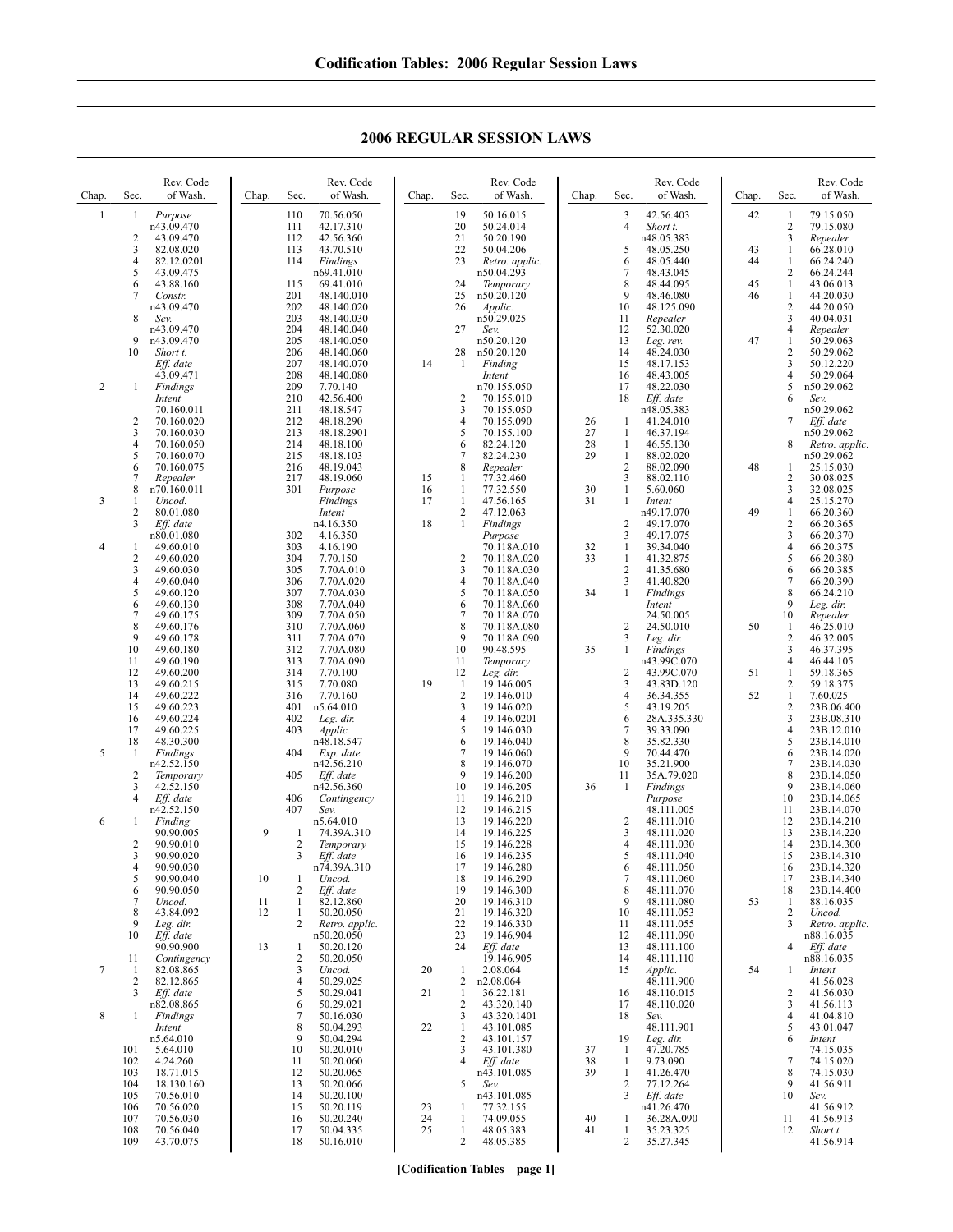| Chap.    | Sec.                         | Rev. Code<br>of Wash.    | Chap.    | Sec.                                  | Rev. Code<br>of Wash.     | Chap.    | Sec.                                    | Rev. Code<br>of Wash.    | Chap. | Sec.                | Rev. Code<br>of Wash.         | Chap. | Sec.                | Rev. Code<br>of Wash.       |
|----------|------------------------------|--------------------------|----------|---------------------------------------|---------------------------|----------|-----------------------------------------|--------------------------|-------|---------------------|-------------------------------|-------|---------------------|-----------------------------|
|          | 13                           | Eff. date<br>41.56.915   | 70       | 1<br>2                                | 81.48.030<br>81.48.040    |          | 13<br>14                                | 31.24.100<br>31.24.110   |       | 3<br>$\overline{4}$ | 43.103.110<br>36.28A.110      |       | 2                   | n28A.300.130<br>28A.300.130 |
| 55       | -1                           | 43.70.665                | 71       | $\mathbf{1}$                          | 28B.103.010               |          | 15                                      | 31.24.120                |       | 5                   | 36.28A.120                    |       | 3                   | 43.06B.010                  |
| 56       | 1<br>2                       | 41.45.230<br>41.45.233   | 72       | 2<br>$\mathbf{1}$                     | 28B.103.020<br>18.130.360 |          | 16<br>17                                | 31.24.130<br>31.24.140   |       | 6<br>7              | 68.50.320<br>43.43.751        |       | 4<br>5              | 43.06B.020<br>43.06B.030    |
|          | 3<br>4-6                     | 41.45.0621               |          | $\sqrt{2}$<br>$\overline{\mathbf{3}}$ | 38.52.570<br>43.70.110    |          | 18<br>19                                | 31.24.150<br>31.24.170   |       | 8<br>9              | Contingency<br>Contingency    |       | 6<br>7              | 43.06B.040<br>43.06B.050    |
|          | 7                            | Approp.<br>43.135.025    |          | 4                                     | 43.70.250                 |          | 20                                      | 31.24.190                | 103   | 1                   | Intent                        |       | 8                   | Leg. dir.                   |
|          | 8<br>9                       | 43.135.035<br>43.84.092  | 73       | 1<br>$\overline{2}$                   | 46.61.502<br>46.61.504    |          | 21<br>22                                | 31.24.200<br>31.24.205   |       | $\overline{2}$      | n41.05.021<br>41.05.021       | 117   | 9<br>$\mathbf{1}$   | Vetoed<br>Intent            |
|          | 10                           | 43.84.092                |          | 3                                     | 46.61.5055                |          | 23                                      | 31.24.210                |       | 3                   | 41.05.075                     |       |                     | n28A.600.045                |
|          | 11                           | Exp. date<br>n43.84.092  |          | $\overline{4}$<br>5                   | 9.94A.603<br>9.94A.030    |          | 24<br>25                                | 31.24.215<br>31.24.220   | 104   | $\overline{4}$<br>1 | Temporary<br>Intent           |       | 2<br>3              | 28A.600.045<br>Temporary    |
|          | 12                           | Exp. date<br>n43.135.025 |          | 6<br>7                                | 9.94A.505<br>9.94A.525    |          | 26<br>27                                | 31.24.225<br>31.24.230   |       | 2                   | n48.43.049<br>48.43.049       |       | 4<br>5              | 28A.655.200<br>Contingency  |
|          | 13                           | Eff. dates               |          | 8                                     | 9.94A.640                 |          | 28                                      | 31.35.105                | 105   | $\mathbf{1}$        | 43.330.090                    | 118   | $\mathbf{1}$        | Findings                    |
| 57       | 1                            | n41.45.230<br>77.32.010  |          | 9<br>10                               | 9.94A.650<br>9.94A.660    |          | 29<br>30                                | 31.40.135<br>31.40.090   | 106   | 1<br>$\overline{c}$ | 74.39A.270<br>Eff. date       | 119   | 2<br>$\mathbf{1}$   | Temporary<br>28A.500.030    |
| 58       | 1                            | Finding<br>Intent        |          | 11<br>12                              | 9.94A.690<br>9.94A.515    |          | 31<br>32                                | 31.24.235<br>Short t.    | 107   | $\mathbf{1}$        | n74.39A.270<br>Findings       |       | 2<br>3              | 84.52.0531<br>Uncod.        |
|          |                              | n64.38.028               |          | 13                                    | 9.94A.411                 |          |                                         | 31.24.901                |       |                     | Intent                        | 120   | $\mathbf{1}$        | 43.79.485                   |
|          | 2<br>3                       | 64.38.028<br>49.60.227   |          | 14<br>15                              | 13.40.0357<br>46.20.311   | 88       | 33<br>-1                                | Repealer<br>35.72.020    |       | $\overline{2}$      | n74.08A.250<br>74.08A.250     | 121   | 2<br>1              | 43.79A.040<br>42.23.030     |
| 59       | 1<br>2                       | 49.78.010<br>49.78.020   |          | 16<br>17                              | 46.61.524<br>46.61.5152   |          | $\overline{c}$<br>3                     | 35.91.020<br>57.22.020   |       | 3<br>$\overline{4}$ | 74.08A.260<br>Eff. date       | 122   | 1<br>$\overline{c}$ | 9.94A.836<br>9.94A.837      |
|          | 3                            | 49.78.220                |          | 18                                    | 46.61.5151                | 89       | $\mathbf{1}$                            | 49.48.082                |       |                     | n74.08A.250                   |       | 3                   | 9.94A.838                   |
|          | 4<br>5                       | 49.78.230<br>49.78.240   |          | 19                                    | Eff. date<br>n46.61.502   |          | $\overline{2}$<br>3                     | 49.48.083<br>49.48.084   | 108   | -1                  | Finding<br>Intent             |       | 4<br>5              | 9.94A.712<br>9.94A.712      |
|          | 6<br>$\overline{7}$          | 49.78.250                | 74       | 1<br>$\overline{2}$                   | 48.21.241<br>48.44.341    |          | 4<br>5                                  | 49.48.085                |       | $\overline{2}$      | n70.122.130                   |       | 6<br>7              | 9.94A.030                   |
|          | 8                            | 49.78.260<br>49.78.270   |          | 3                                     | 48.46.291                 |          | 6                                       | 49.48.086<br>49.48.087   |       | 3                   | 70.122.130<br>70.122.140      |       | 8                   | 9.94A.030<br>Exp. date      |
|          | 9<br>10                      | 49.78.280<br>49.78.290   |          | $\overline{4}$                        | Eff. date<br>n48.21.241   |          | 7<br>8                                  | Leg. dir.<br>n49.48.082  |       | $\overline{4}$<br>5 | 70.122.040<br>71.32.080       |       | 9                   | n9.94A.712<br>Eff. date     |
|          | 11                           | 49.78.300                | 75       | 1                                     | Findings                  | 90       | 1                                       | 74.15.020                |       | 6                   | 70.122.051                    |       |                     | n9.94A.712                  |
|          | 12<br>13                     | 49.78.310<br>49.78.320   |          | 2                                     | n42.56.380<br>42.17.310   | 91       | $\overline{\mathbf{c}}$<br>$\mathbf{1}$ | 74.15.190<br>Finding     | 109   | 1<br>$\overline{2}$ | 10.77.020<br>Applic.          |       | 10                  | Eff. date<br>n9.94A.836     |
|          | 14<br>15                     | 49.78.330<br>49.78.340   |          | 3<br>4                                | 42.56.380<br>Exp. date    |          | $\overline{c}$<br>3                     | 43.63A.765<br>43.63A.767 |       | 3                   | n10.77.020<br>Sev.            | 123   | 1<br>2              | 9.94A.533<br>9.94A.835      |
|          | 16                           | 49.78.350                |          | 5                                     | n42.56.210                | 92       | 4                                       | Exp. date                | 110   |                     | n10.77.020                    |       | 3<br>4              | Contingency                 |
|          | 17<br>18                     | 49.78.360<br>49.78.370   |          |                                       | Eff. date<br>n42.56.380   | 93       | 1<br>$\mathbf{1}$                       | 66.28.010<br>7.70.065    | 111   | 1<br>1              | 48.22.030<br>39.100.010       |       |                     | Eff. date<br>n9.94A.533     |
|          | 19<br>20                     | 49.78.380<br>49.78.390   | 76       | $\mathbf{1}$                          | Finding<br>Intent         |          | 2<br>3                                  | 71.34.020<br>71.34.500   |       | $\overline{2}$<br>3 | 39.100.020<br>39.100.030      | 124   | 1<br>2              | 9.94A.030<br>9.94A.712      |
|          | 21<br>22                     | 49.78.400<br>Constr.     | 77       | 2<br>1                                | 43.105.330<br>64.06.022   | 94       | 4<br>$\mathbf{1}$                       | 71.34.530<br>43.43.270   |       | $\overline{4}$<br>5 | 39.100.040<br>39.100.050      |       | 3<br>4              | 9.94A.712<br>Exp. date      |
|          |                              | 49.78.410                | 78       | 1                                     | 28B.20.100                |          | 2                                       | 41.45.0631               |       | 6                   | 39.100.060                    |       |                     | n9.94A.712                  |
|          | 23<br>24                     | Repealer<br>Sev.         |          | $\sqrt{2}$<br>3                       | 28B.30.100<br>28B.35.100  |          | 3<br>4                                  | 41.45.070<br>Eff. date   |       | 7<br>8              | 82.14.465<br>82.14.470        |       | 5                   | Eff. date<br>n9.94A.030     |
|          | 25                           | 49.78.902<br>49.78.903   | 79       | $\overline{4}$<br>1                   | 28B.40.100<br>Temporary   | 95       | 1                                       | n41.45.070<br>Findings   |       | 9<br>10             | 82.32.700<br>Leg. dir.        | 125   | 1                   | Intent<br>n9A.44.190        |
| 60       | 1                            | Findings                 | 80       | $\mathbf{1}$                          | 38.42.050                 |          |                                         | Intent                   |       | 11                  | Eff. date                     |       | 2                   | 9A.44.190                   |
|          |                              | Intent<br>n70.41.400     | 81       | $\mathbf{1}$                          | Findings<br>Intent        |          | 2                                       | n74.04.790<br>74.04.790  | 112   | -1                  | 39.100.900<br><b>Findings</b> |       | 3<br>4              | 9A.44.193<br>9A.44.196      |
| 61       | 2<br>1                       | 70.41.400<br>48.01.280   |          | 2                                     | n28B.10.590<br>28B.10.590 |          | 3<br>4                                  | 9A.46.110<br>Temporary   |       |                     | Intent<br>28B.67.005          |       | 5<br>6              | 9.94A.515<br>Sev.           |
| 62       | 1                            | 84.36.383                | 82       | $\mathbf{1}$                          | 4.92.100                  |          | 5                                       | Exp. date                |       | $\overline{2}$      | 28B.67.010                    |       |                     | n9A.44.190                  |
|          | 2<br>3                       | 84.38.020<br>84.38.030   |          | 2<br>3                                | 4.92.110<br>4.96.020      | 96<br>97 | 1                                       | 26.21A.900<br>29A.08.140 |       | 3<br>4              | 28B.67.020<br>Constr.         |       | 7                   | Eff. date<br>n9A.44.190     |
|          | 4                            | Applic.<br>n84.36.383    | 83<br>84 | $\mathbf{1}$<br>1                     | 47.05.200<br>Findings     | 98       | 2<br>$\mathbf{1}$                       | 29A.08.145<br>46.04.274  |       | 5                   | 28B.67.900<br>82.04.449       | 126   | 1<br>2              | 9A.44.130<br>9A.44.130      |
| 63       | 1                            | Findings                 |          |                                       | Intent                    |          | 2                                       | Eff. date                |       | 6                   | 82.32.650                     |       | 3                   | Uncod.                      |
|          |                              | Intent<br>70.26.010      |          | 2                                     | n82.04.2404<br>82.04.2404 | 99       | 1                                       | n46.04.274<br>18.130.060 |       | 7<br>8              | 82.32.590<br>28B.67.030       |       | 4<br>5              | 9A.44.190<br>9A.44.193      |
|          | 2<br>3                       | 70.26.020<br>70.26.030   |          | 3<br>4                                | 82.08.9651<br>82.12.9651  |          | 2<br>3                                  | 18.130.070<br>18.130.370 |       | 9                   | Sev.<br>28B.67.901            |       | 6<br>7              | 9A.44.196<br>Repealer       |
|          | 4                            | 70.26.040<br>70.26.050   |          | 5                                     | 82.32.5351                |          | 4                                       | 18.130.050<br>18.130.080 |       | 10                  | Leg. dir.                     |       | 8                   | Exp. date                   |
|          | 5<br>6                       | 70.26.060                |          | 6<br>7                                | 82.04.440<br>82.32.590    |          | 5<br>6                                  | 18.130.160               |       | 11                  | Exp. date<br>28B.67.902       |       | 9                   | n9A.44.130<br>Eff. date     |
|          | 7<br>8                       | 70.26.070<br>Leg. dir.   |          | 8<br>9                                | 82.32.600<br>Eff. date    |          | 7<br>8                                  | 18.130.175<br>43.43.825  | 113   | 1                   | Findings<br>n28A.230.095      |       | 10                  | n9A.44.130<br>Eff. date     |
| 64<br>65 | 1<br>1                       | 18.20.290                | 85       |                                       | n82.04.2404<br>66.24.420  |          | 9<br>10                                 | 18.130.380               |       | $\overline{2}$<br>3 | 28A.230.095<br>28A.630.035    |       | 11                  | n9A.44.130                  |
|          |                              | Findings<br>19.275.010   | 86       | 1<br>$\mathbf{1}$                     | 42.56.300                 |          | 11                                      | Repealer<br>Eff. date    |       | $\overline{4}$      | Approp.                       | 127   | 1                   | Contingency<br>Sev.         |
|          | $\overline{\mathbf{c}}$<br>3 | 19.275.020<br>19.275.030 |          | 2                                     | Eff. date<br>n42.56.300   | 100      | $\mathbf{1}$                            | n18.130.175<br>48.20.028 | 114   | 1                   | Finding<br>Intent             |       | 2                   | n9A.44.130<br>9A.44.130     |
|          | 4<br>5                       | 19.275.040               | 87       | 1                                     | Findings                  |          | 2<br>3                                  | 48.20.029<br>48.44.022   |       |                     | n28A.230.097                  |       | 3                   | Eff. date                   |
|          |                              | Short t.<br>19.275.900   |          |                                       | Intent<br>31.24.005       |          | 4                                       | 48.44.021                |       | 2<br>3              | 28A.230.097<br>28A.230.090    | 128   | 1                   | n9A.44.130<br>9A.44.130     |
|          | 6<br>7                       | Repealer<br>Leg. dir.    |          | 2<br>3                                | 31.24.010<br>31.24.020    |          | 5<br>6                                  | 48.46.064<br>48.46.063   |       | $\overline{4}$<br>5 | 28A.230.100<br>Vetoed         |       | 2<br>3              | 9A.44.130<br>9.94A.515      |
| 66       | 1<br>2                       | 18.29.190<br>Repealer    |          | $\overline{4}$<br>5                   | 31.24.023<br>31.24.025    | 101      | 7<br>1                                  | n48.20.028<br>66.04.010  | 115   | 1<br>$\overline{2}$ | 28A.655.065<br>28C.04.110     |       | 4<br>5              | 9.94A.545<br>9.94A.715      |
| 67       | 1                            | Findings                 |          | 6                                     | 31.24.030                 |          | 2                                       | 66.24.320                |       | 3                   | Temporary                     |       | 6                   | 9.94A.525                   |
|          | $2 - 8$                      | Intent<br>Temporary      |          | 7<br>8                                | 31.24.066<br>31.24.070    |          | 3<br>4                                  | 66.24.420<br>66.24.210   |       | 4<br>5              | 28A.655.061<br>28A.655.063    |       | 7                   | Exp. date<br>n9A.44.130     |
| 68       | 9<br>1                       | Exp. date<br>Finding     |          | 9<br>10                               | 31.24.073<br>31.24.075    | 102      | $\mathbf{1}$                            | Finding<br>Intent        |       | 6<br>7              | 28A.305.220<br>Contingency    |       | 8                   | Eff. date<br>n9A.44.130     |
|          | 2                            | Temporary                |          | 11                                    | 31.24.080                 |          |                                         | n36.28A.100              | 116   | 1                   | Findings                      |       | 9                   | Contingency                 |
| 69       | 1                            | 18.225.090               |          | 12                                    | 31.24.090                 |          | 2                                       | 36.28A.100               |       |                     | Intent                        |       | 10                  | Contingency                 |

**[Codification Tables—page 2]**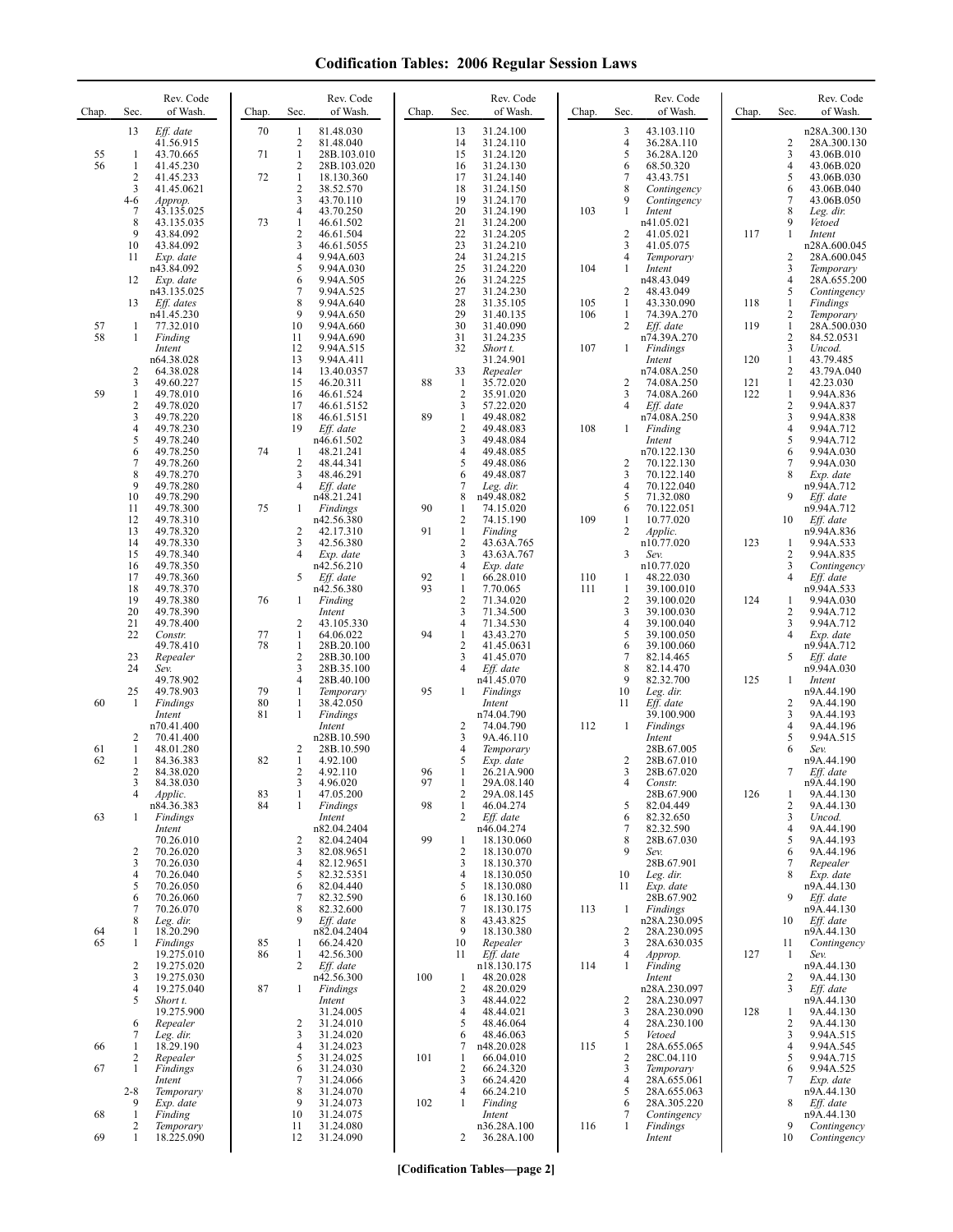| Chap.             | Rev. Code<br>of Wash.<br>Sec.                                                                            | Chap.      | Rev. Code<br>of Wash.<br>Sec.                                                                              | Chap.             | Rev. Code<br>Sec.<br>of Wash.                                                                | Rev. Code<br>of Wash.<br>Chap.<br>Sec.                                                                                                 | Chap.             | Rev. Code<br>of Wash.<br>Sec.                                                                    |
|-------------------|----------------------------------------------------------------------------------------------------------|------------|------------------------------------------------------------------------------------------------------------|-------------------|----------------------------------------------------------------------------------------------|----------------------------------------------------------------------------------------------------------------------------------------|-------------------|--------------------------------------------------------------------------------------------------|
| 129               | 9A.44.130<br>1<br>2<br>9A.44.130<br>3<br>Exp. date<br>n9A.44.130<br>$\overline{4}$<br>Eff. date          | 149        | Findings<br>1<br>n36.70A.540<br>2<br>36.70A.540<br>3<br>82.02.020<br>4<br>Constr.                          |                   | 18<br>47.64.280<br>19<br>Repealer<br>20<br>Exp. date<br>Eff. dates<br>21<br>n47.64.011       | 11<br>Applic.<br>n82.04.4463<br>12<br>Eff. date<br>n82.04.250<br>13<br>Eff. date                                                       |                   | 18<br>70.95N.180<br>19<br>70.95N.190<br>20<br>70.95N.200<br>21<br>70.95N.210<br>22<br>70.95N.220 |
| 130               | n9A.44.130<br>9.94A.713<br>1<br>$\overline{2}$<br>9.94A.715<br>3<br>4.24.545                             | 150<br>151 | n36.70A.540<br>1<br>Temporary<br>1<br>Uncod.<br>$\mathfrak{2}$<br>82.08.890                                | 165               | Findings<br>$\mathbf{1}$<br>n70.41.390<br>2<br>70.41.390<br>72.23.390<br>3                   | n82.04.4463<br>14<br>Exp. date<br>178<br>1<br>Findings<br>Intent                                                                       |                   | 23<br>70.95N.230<br>24<br>70.95N.240<br>25<br>70.95N.250<br>26<br>Vetoed                         |
| 131               | 1<br>9.94A.8445<br>$\overline{c}$<br>Repealer<br>3<br>n9.94A.8445<br>4<br>Contingent                     |            | 3<br>82.12.890<br>$\overline{4}$<br>82.08.900<br>5<br>82.12.900<br>6<br>Temporary                          | 166<br>167        | 4<br>51.16.230<br>5<br>82.04.4485<br>28B.45.030<br>1<br>101<br>43.99G.150                    | 82.75.005<br>2<br>82.75.010<br>3<br>82.75.020<br>$\overline{4}$<br>82.75.030                                                           |                   | 27<br>70.95N.260<br>28<br>70.95N.270<br>29<br>70.95N.280<br>30<br>70.95N.290                     |
| 132<br>133        | Exp. date<br>n9.94A.8445<br>9A.04.080<br>1<br>9.94A.670<br>1                                             | 152        | Eff. date<br>7<br>n82.08.890<br>Findings<br>$\mathbf{1}$<br>79A.25.300                                     |                   | 102<br>43.99G.152<br>103<br>43.99G.154<br>104<br>43.99G.156<br>105<br>43.99G.158             | 5<br>82.75.040<br>6<br>Applic.<br>82.75.050<br>$\overline{7}$<br>82.75.060                                                             |                   | 31<br>70.95N.300<br>32<br>70.95N.310<br>33<br>70.95N.320<br>34<br>70.95N.330                     |
| 134<br>135        | 1<br>18.155.070<br>2<br>18.155.075<br>1<br>Temporary<br>$\overline{c}$<br>28A.300.145                    |            | 2<br>79A.25.310<br>3<br>79A.25.320<br>4<br>79A.25.330<br>5<br>79A.25.340                                   |                   | 201<br>43.99G.160<br>202<br>43.99G.161<br>203<br>43.99G.162<br>204<br>43.99G.164             | 8<br>82.32.645<br>9<br>82.32.600<br>10<br>Eff. date<br>n82.75.010                                                                      |                   | 35<br>70.95N.340<br>36<br>43.19.539<br>37<br>42.56.270<br>38<br>Constr.                          |
| 136<br>137        | 3<br>Contingency<br>$\mathbf{1}$<br>43.43.540<br>1<br>4.24.5501                                          |            | 79A.25.350<br>6<br>7<br>79A.25.360<br>8<br>79A.25.370<br>9                                                 |                   | 205<br>43.99G.166<br>206<br>43.99G.168<br>301<br>43.99G.170                                  | 11<br>Leg. dir.<br>12<br>Sev.<br>n82.75.010                                                                                            |                   | 70.95N.900<br>39<br>Sev.<br>70.95N.901                                                           |
| 138               | $\overline{2}$<br>Contingency<br>$\mathbf{1}$<br>7.90.005<br>$\sqrt{2}$<br>7.90.010<br>3<br>7.90.030     | 153        | 79A.25.010<br>10<br>Exp. date<br>11<br>Leg. dir.<br>79.100.110<br>-1                                       |                   | 302<br>43.99G.171<br>303<br>43.99G.172<br>304<br>43.99G.174<br>305<br>43.99G.176             | 179<br>$\mathbf{1}$<br><b>Findings</b><br>Intent<br>$\sqrt{2}$<br>Contingency<br>3<br>Eff. date                                        | 184               | 40<br>Eff. date<br>70.95N.902<br>41<br>Leg. dir.<br>1<br>84.55.010                               |
|                   | $\overline{4}$<br>7.90.040<br>5<br>7.90.020<br>6<br>7.90.050<br>7<br>7.90.060                            |            | $\overline{2}$<br>79.100.010<br>3<br>79.100.040<br>4<br>79.100.060<br>5<br>79.100.120                      |                   | 306<br>43.99G.178<br>307<br>43.99G.179<br>401<br>43.99G.180<br>402<br>43.99G.181             | 180<br>$\mathbf{1}$<br>Findings<br>Intent<br>$\overline{c}$<br>28B.10.056<br>181<br>101<br>Finding                                     |                   | $\overline{c}$<br>84.55.015<br>3<br>84.55.020<br>4<br>84.55.030<br>5<br>84.55.080                |
|                   | 8<br>7.90.070<br>9<br>7.90.080<br>10<br>7.90.090<br>11<br>7.90.100                                       | 154<br>155 | 6<br>79.100.100<br>7<br>Repealer<br>51.32.067<br>$\mathbf{1}$<br>$\mathbf{1}$<br>16.36.092                 |                   | 403<br>43.99G.182<br>404<br>43.99G.184<br>405<br>43.99G.186<br>406<br>43.99G.188             | 39.102.010<br>102<br>39.102.020<br>201<br>39.102.030<br>202<br>39.102.040                                                              | 185               | 6<br>84.55.120<br>1<br>18.106.010<br>2<br>18.106.040<br>3<br>18.106.050                          |
|                   | 12<br>7.90.110<br>13<br>7.90.120<br>14<br>7.90.130<br>15<br>7.90.140                                     | 156        | 2<br>Leg. rev.<br>$\mathbf{1}$<br>16.57.220<br>$\overline{c}$<br>16.58.130<br>3<br>16.57.160               |                   | 501<br>Leg. dir.<br>502<br>Leg. dir.<br>503<br>Leg. dir.<br>504<br>Leg. dir.                 | 203<br>39.102.050<br>204<br>39.102.060<br>205<br>39.102.070<br>206<br>39.102.080                                                       |                   | $\overline{\mathbf{4}}$<br>18.106.110<br>5<br>19.28.041<br>6<br>19.28.161<br>$\tau$<br>19.28.191 |
|                   | 16<br>7.90.150<br>17<br>7.90.160<br>18<br>7.90.170<br>19<br>7.90.180                                     | 157        | $\overline{4}$<br>Eff. date<br>n16.57.220<br>1<br><b>Findings</b><br>n15.36.012                            |                   | 505<br>Sev.<br>43.99G.904<br>506<br>Eff. date<br>43.99G.905                                  | 207<br>39.102.090<br>208<br>39.102.100<br>301<br>39.102.110<br>302<br>39.102.120                                                       |                   | 8<br>19.28.051<br>9<br>19.28.061<br>10<br>18.106.070<br>11<br>18.106.020                         |
|                   | 20<br>7.90.190<br>21<br>9A.46.060<br>22<br>10.14.130<br>23<br>10.31.100                                  |            | 2<br>15.36.012<br>3<br>15.36.111<br>4<br>15.36.511<br>5<br>15.36.412                                       | 168               | 1<br>Findings<br>2<br>90.44.520<br>3<br>Exp. date<br>4<br>Eff. date                          | 401<br>82.14.475<br>402<br>39.102.130<br>403<br>39.102.140<br>501<br>39.102.150                                                        | 186               | 12<br>19.28.211<br>13<br>19.28.131<br>14<br>18.27.060<br>1<br>77.65.150                          |
|                   | 24<br>19.220.010<br>25<br>26.50.110<br>26<br>26.50.160<br>27<br>59.18.575                                | 158        | 15.36.455<br>6<br>$\overline{7}$<br>15.36.473<br>8<br>Finding<br>4.24.740<br>1                             | 169<br>170<br>171 | Uncod.<br>1<br>$\mathbf{1}$<br>Temporary<br>Findings<br>$\mathbf{1}$<br>15.110.005           | 502<br>39.102.160<br>503<br>39.102.170<br>504<br>39.102.180<br>505<br>39.102.190                                                       | 187<br>188<br>189 | 1<br>48.22.030<br>1<br>69.43.135<br>$\mathbf{1}$<br>2.14.115<br>2<br>41.40.760                   |
| 139               | 28<br>Short t.<br>7.90.900<br>29<br>Leg. dir.<br>$\mathbf{1}$<br>9.68A.090                               | 159<br>160 | $\mathbf{1}$<br>77.70.350<br>$\mathbf{1}$<br>79A.05.115<br>$\mathfrak{2}$<br>79A.05.120<br>3<br>79A.05.125 |                   | $\overline{c}$<br>15.110.010<br>3<br>15.110.020<br>4<br>15.110.030<br>5<br>15.110.040        | 601<br>39.102.200<br>701<br>39.102.210<br>702<br>Vetoed<br>703<br>39.102.900                                                           |                   | 3<br>41.32.581<br>4<br>41.40.763<br>5<br>41.40.124<br>6<br>41.40.127                             |
|                   | 2<br>9.94A.515<br>9.68A.070<br>3<br>$\overline{4}$<br>9.94A.030<br>5<br>9.94A.030                        | 161        | 4<br>79A.05.130<br>Findings<br>49.04.160<br>49.04.170<br>2                                                 |                   | 15.110.050<br>6<br>15.110.060<br>8<br>42.56.270<br>43.84.092<br>9                            | 704<br>Sev.<br>39.102.901<br>705<br>Constr.<br>39.102.902                                                                              |                   | 7<br>41.32.584<br>8<br>41.40.870<br>9<br>41.40.873<br>10<br>41.40.404                            |
|                   | Exp. date<br>6<br>n9.94A.030<br>7<br>Eff. date<br>n9.94A.030                                             |            | 3<br>49.04.180<br>4<br>49.04.190<br>5<br>28C.04.610<br>28B.15.067<br>6                                     |                   | 43.84.092<br>10<br>Exp. date<br>11<br>15.110.900<br>12<br>Leg. dir.                          | 706<br>Eff. date<br>39.102.903<br>707<br>Exp. date<br>39.102.904                                                                       |                   | 41.32.587<br>11<br>41.40.408<br>12<br>41.40.767<br>13<br>41.40.770<br>14                         |
| 140               | 8<br>Contingency<br>79A.60.660<br>-1<br>$\overline{2}$<br>88.02.250<br>88.02.260<br>3<br>79A.60.610<br>4 | 162        | 7<br>Eff. date<br>n49.04.160<br>Finding<br>1<br>n18.16.280                                                 |                   | 13<br>Eff. date<br>n42.56.270<br>14<br>Exp. date<br>n43.84.092<br>15                         | 708<br>Leg. dir.<br>182<br>82.04.2909<br>$\mathbf{1}$<br>$\overline{c}$<br>82.04.4481<br>82.08.805<br>3<br>82.12.805<br>$\overline{4}$ |                   | 15<br>41.40.877<br>41.40.880<br>16<br>17<br>41.45.200<br>18<br>41.45.203<br>19<br>41.45.207      |
|                   | 5<br>Short t.<br>n79A.60.660<br>6<br>Eff. date<br>n88.02.250                                             | 163<br>164 | 18.16.280<br>2<br>$\mathbf{1}$<br>51.32.225<br>47.64.011<br>1<br>2<br>47.64.175<br>3<br>47.64.120          | 172               | Sev.<br>15.110.901<br>82.08.855<br>1<br>2<br>82.12.855<br>3<br>Eff. date                     | 5<br>82.12.022<br>82.32.570<br>6<br>183<br>Findings<br>1<br>70.95N.010                                                                 | 190               | 20<br>Eff. date<br>n2.14.115<br>46.20.130<br>1<br>n46.20.130<br>2                                |
| 141               | 79A.05.070<br>1<br>2<br>Eff. date<br>n79A.05.070                                                         |            | $\overline{4}$<br>47.64.130<br>5<br>47.64.140<br>6<br>47.64.170                                            | 173<br>174        | n82.08.855<br>18.170.020<br>1<br>67.16.280<br>1                                              | $\overline{c}$<br>70.95N.020<br>3<br>70.95N.030<br>$\overline{4}$<br>70.95N.040                                                        | 191<br>192        | $\mathbf{1}$<br>16.52.205<br>2<br>9.94A.515<br>$\mathbf{1}$<br>36.18.012                         |
| 142<br>143        | 82.60.020<br>1<br>2<br>Eff. date<br>n82.60.020<br>77.70.430<br>1                                         |            | $\overline{7}$<br>47.64.200<br>8<br>47.64.210<br>9<br>47.64.220<br>10<br>47.64.220                         | 175<br>176<br>177 | 2<br>67.16.101<br>$\mathbf{1}$<br>28A.630.045<br>1<br>43.52.567<br>82.08.981<br>$\mathbf{1}$ | 5<br>70.95N.050<br>70.95N.060<br>6<br>7<br>70.95N.070<br>8<br>70.95N.080                                                               | 193               | 2<br>36.18.016<br>3<br>60.04.081<br>4<br>60.70.060<br>1<br>9.26A.140                             |
| 144<br>145        | 77.60.070<br>1<br>$\mathbf{1}$<br>Finding<br>Intent<br>n48.18.555                                        |            | 11<br>47.64.230<br>47.64.300<br>12<br>47.64.310<br>13<br>14<br>47.64.320                                   |                   | 2<br>82.12.981<br>3<br>82.04.4487<br>4<br>82.32.635<br>82.04.250<br>5                        | 9<br>70.95N.090<br>70.95N.100<br>10<br>70.95N.110<br>11<br>70.95N.120<br>12                                                            | 194               | 2<br>9A.82.010<br>19.260.020<br>1<br>2<br>19.260.030<br>3<br>19.260.040                          |
| 146<br>147<br>148 | 48.18.555<br>2<br>36.04.150<br>1<br>1<br>36.70A.177<br>1<br>77.15.400<br>2<br>77.15.425                  |            | 47.64.330<br>15<br>16<br>Applic.<br>Savings<br>n47.64.011<br>47.64.270<br>17                               |                   | 82.32.640<br>6<br>82.32.330<br>7<br>82.32.590<br>8<br>82.32.600<br>9<br>82.04.4463<br>10     | 13<br>70.95N.130<br>70.95N.140<br>14<br>15<br>70.95N.150<br>16<br>70.95N.160<br>70.95N.170<br>17                                       | 195               | 4<br>19.260.050<br>1<br>Intent<br>Finding<br>19.280.010<br>19.280.020<br>2                       |

**[Codification Tables—page 3]**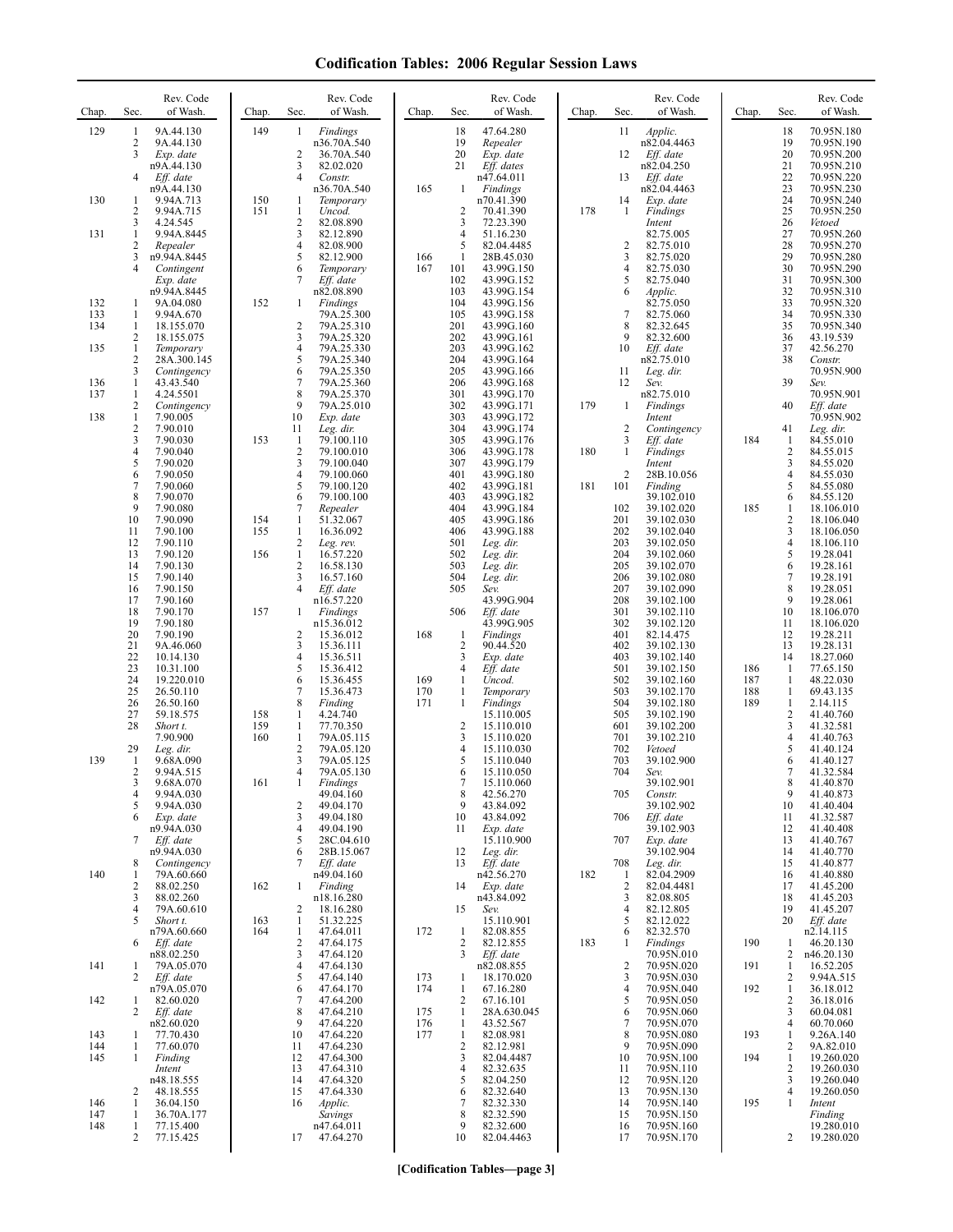| Chap.      | Sec.                           | Rev. Code<br>of Wash.    | Chap.      | Sec.                         | Rev. Code<br>of Wash.    | Chap.      | Sec.                         | Rev. Code<br>of Wash.         | Chap.      | Sec.                         | Rev. Code<br>of Wash.       | Chap. | Sec.           | Rev. Code<br>of Wash.      |
|------------|--------------------------------|--------------------------|------------|------------------------------|--------------------------|------------|------------------------------|-------------------------------|------------|------------------------------|-----------------------------|-------|----------------|----------------------------|
|            | 3                              | 19.280.030               |            | 10                           | 74.15.310                | 229        | 1                            | Finding                       | 249        | -1                           | 70.128.120                  |       | 314            | 28A.525.172                |
|            | $\overline{4}$<br>5            | 19.280.040<br>19.280.050 |            | 11<br>12                     | 74.15.320<br>74.15.330   |            |                              | Intent<br>n28B.15.910         | 250        | 1                            | Finding<br>n9A.88.085       |       | 315<br>316     | 28A.525.174<br>28A.525.176 |
|            | 6                              | 19.280.060               |            | 13                           | 74.42.640                |            | 2                            | 28B.15.910                    |            | $\overline{2}$               | 9A.88.085                   |       | 317            | 28A.525.178                |
| 196        | 7<br>1                         | Leg. dir.<br>80.50.020   |            | 14<br>15                     | 90.64.190<br>42.56.600   | 230        | 1<br>2                       | 39.12.070<br>39.12.080        | 251        | 3<br>$1 - 3$                 | 19.138.340<br>Uncod.        |       | 318<br>319     | 28A.525.180<br>28A.525.190 |
|            | 2                              | Findings                 |            | 16                           | Leg. rev.                |            | $\overline{3}$               | Eff. date                     | 252        | 1                            | 43.180.250                  |       | 320            | 28A.525.200                |
|            | 3<br>4                         | 80.50.045<br>80.50.060   |            | 17                           | Eff. date<br>42.56.903   | 231        | 1                            | n39.12.070<br><b>Findings</b> | 253        | $\overline{c}$<br>1          | 41.04.007<br>38.42.010      |       | 321<br>322     | 28A.525.216<br>28A.150.260 |
|            | 5                              | 80.50.071                | 210        | 1                            | 38.52.530                |            |                              | n70.95M.115                   |            | $\overline{c}$               | 38.42.110                   |       | 323            | 28A.335.160                |
| 197        | 6<br>-1                        | 80.50.090<br>Finding     | 211        | $\mathbf{2}$<br>$\mathbf{1}$ | 38.52.532<br>35.21.772   | 232        | $\overline{\mathbf{c}}$<br>1 | 70.95M.115<br>18.53.010       | 254<br>255 | 1<br>1                       | 51.28.015<br>Finding        |       | 324<br>325     | 28A.540.050<br>28A.545.120 |
|            |                                | 43.136.011               |            | 2                            | 52.30.070                |            | $\overline{2}$               | 18.53.210                     |            |                              | Intent                      |       | 326            | 28A.150.530                |
|            | $\overline{c}$<br>3            | 43.136.021<br>43.136.035 | 212        | $\mathbf{1}$<br>$\mathbf{2}$ | 46.16.010<br>46.09.115   | 233<br>234 | $\mathbf{1}$<br>$\mathbf{1}$ | 69.41.190<br>28B.85.220       |            | $\overline{2}$               | 70.47A.010<br>70.47A.020    |       | 327<br>328     | 28A.335.210<br>28A.335.230 |
|            | 4                              | 43.136.045               |            | 3                            | 46.09.120                |            | $\sqrt{2}$                   | 9A.60.070                     |            | 3                            | 70.47A.030                  |       | 329            | 28A.540.070                |
|            | 5<br>6                         | 43.136.055<br>43.136.065 |            | 4<br>5                       | 46.09.180<br>46.37.010   |            | 3<br>$\overline{4}$          | 28B.85.020<br>28B.85.040      |            | 4<br>5                       | 70.47A.040<br>70.47A.050    |       | 330<br>331     | 39.35D.020<br>39.35D.040   |
|            | 7                              | 43.136.075               |            | 6                            | 4.24.210                 |            | 5                            | 28A.405.260                   |            | 6<br>$\overline{7}$          | 70.47A.060                  |       | 332            | 39.35D.060                 |
|            | 8<br>9                         | Repealer<br>Leg. dir.    | 213        | 1<br>2                       | 82.16.0497<br>Eff. date  |            | 6<br>7                       | 28B.50.463<br>41.06.204       |            | 8                            | 70.47A.070<br>70.47A.080    |       | 333<br>334     | 79.17.100<br>79.17.120     |
| 198        | 1<br>2                         | 5.44.130                 | 214        |                              | n82.16.0497              | 235        | 1                            | Purpose                       |            | 9<br>10                      | 70.47A.090                  |       | 335<br>401     | Leg. rev.                  |
| 199        | 1                              | 5.52.050<br>Findings     |            | 1<br>2                       | 41.40.034<br>41.32.066   |            | 2                            | n70.02.050<br>70.02.010       |            | 11                           | Temporary<br>70.47A.900     |       | 402            | 28A.230.125<br>28A.230.100 |
|            | $\overline{c}$                 | n27.04.045<br>27.04.045  |            | 3<br>4                       | 41.35.183<br>41.37.265   |            | 3<br>4                       | 70.02.050<br>68.50.320        | 256        | 12<br>$\mathbf{1}$           | Leg. dir.<br>82.32.045      |       | 403<br>404,405 | 28A.230.170<br>Temporary   |
|            | 3                              | 40.06.010                |            | 5                            | 41.26.199                |            | 5                            | Eff. date                     |            | $\overline{c}$               | 82.23B.020                  |       | 406            | 28A.300.165                |
|            | 4<br>5                         | 40.06.020<br>40.06.030   |            | 6<br>7                       | 43.43.233<br>Repealer    | 236        | 1                            | n70.02.050<br>Findings        |            | 3<br>4                       | 82.27.060<br>82.32.085      |       | 407<br>408     | 28A.230.130<br>28A.205.010 |
|            | 6                              | 40.06.040                |            | 8                            | Eff. date                |            |                              | Intent                        |            | 5                            | Findings                    |       | 409            | 28A.205.070                |
| 200        | 7<br>$\mathbf{1}$              | 40.06.050<br>52.26.020   | 215        | 1                            | n41.40.034<br>Finding    |            | $\sqrt{2}$<br>3              | 43.70.695<br>Eff. date        |            | 6                            | n82.32.085<br>82.32.090     |       | 410<br>411     | 28A.215.010<br>28A.215.020 |
|            | $\overline{\mathbf{c}}$        | 52.26.040                |            |                              | Intent                   |            | 4                            | Exp. date                     |            | 7                            | Applic.                     |       | 412            | 28A.205.040                |
|            | 3<br>4                         | 52.26.050<br>52.26.060   |            | 2                            | n42.17.130<br>42.17.130  | 237        | 1                            | Findings<br>n43.70.615        |            | 8                            | n82.32.045<br>Savings       |       | 413<br>414     | 28A.215.140<br>28A.230.020 |
|            | 5                              | 52.26.070                | 216        | $\mathbf{1}$                 | 41.04.230                |            | 2                            | 43.70.615                     |            |                              | n82.32.045                  |       | 415            | 28A.230.040                |
|            | 6<br>7                         | 52.26.090<br>52.26.100   |            | 2                            | Eff. date<br>n41.04.230  | 238        | $\mathbf{1}$<br>2            | 43.20.030<br>Short t.         |            | 9                            | Eff. dates<br>n82.32.045    |       | 416<br>417     | 28A.230.050<br>28A.330.100 |
|            | 8<br>9                         | 52.26.280                | 217<br>218 | 1<br>1                       | 42.52.560<br>82.08.835   | 239        |                              | n43.20.030                    | 257        | 1                            | 41.32.813                   |       | 418<br>419     | Leg. rev.                  |
|            | 10                             | 52.26.290<br>52.26.130   |            | $\overline{c}$               | 82.12.835                |            | 1<br>$\sqrt{2}$              | 43.20.270<br>43.20.025        |            | $\overline{\mathbf{c}}$<br>3 | 41.32.868<br>41.32.065      |       | 501            | Leg. rev.<br>28A.315.175   |
|            | 11<br>12                       | 52.26.140<br>52.26.220   |            | 3<br>4                       | Eff. date<br>Exp. date   |            | 3<br>4                       | 43.20.275<br>43.20.280        |            | $\overline{4}$               | Eff. date<br>n41.32.813     |       | 502<br>503     | 28A.315.195<br>28A.315.205 |
| 201        | $\mathbf{1}$                   | 80.60.010                | 219        | $\mathbf{1}$                 | 46.82.285                |            | 5                            | 43.20.285                     | 258        | 1                            | 74.46.020                   |       | 504            | 28A.315.015                |
|            | $\overline{c}$<br>3            | 80.60.020<br>80.60.030   |            | $\mathbf{2}$<br>3            | 46.82.280<br>46.82.300   |            | 6<br>7                       | 43.20.290<br>44.28.810        |            | $\overline{\mathbf{c}}$<br>3 | 74.46.431<br>74.46.433      |       | 505<br>506     | 28A.315.025<br>28A.315.055 |
|            | 4                              | 80.60.040                |            | 4                            | 46.82.310                | 240        | $\mathbf{1}$                 | 42.17.030                     |            | 4                            | 74.46.496                   |       | 507            | 28A.315.085                |
| 202<br>203 | $\mathbf{1}$<br>$\mathbf{1}$   | 5.60.060<br>11.11.020    |            | 5<br>6                       | 46.82.320<br>46.82.325   | 241        | 2<br>$\mathbf{1}$            | 42.17.405<br>Repealer         |            | 5<br>6                       | 74.46.501<br>74.46.506      |       | 508<br>509     | 28A.315.125<br>28A.315.185 |
|            | $\overline{2}$                 | 11.11.040                |            | 7                            | 46.82.330                |            | $\sqrt{2}$                   | Eff. date                     |            | $\overline{7}$               | 74.46.521                   |       | 601            | 28A.305.210                |
| 204        | $\mathbf{1}$<br>$\overline{2}$ | 11.114.010<br>11.114.020 |            | 8<br>9                       | 46.82.340<br>46.82.350   |            | 3                            | Savings<br>Table of           |            | 8                            | Eff. date<br>n74.46.020     |       | 602<br>603     | 28A.310.080<br>28A.310.030 |
|            | 3<br>4                         | 11.114.090<br>11.114.120 |            | 10<br>11                     | 46.82.360<br>46.82.370   |            |                              | dispo.<br>n74.46.091          | 259        | -1                           | Intent<br>n5.60.060         |       | 604<br>605     | 28A.310.050<br>28A.310.060 |
|            | 5                              | 11.114.140               |            | 12                           | 46.82.420                | 242        | 1                            | 18.20.020                     |            | $\overline{\mathbf{c}}$      | 5.60.060                    |       | 606            | 28A.310.090                |
|            | 6<br>7                         | 11.114.180<br>11.114.190 |            | 13<br>14                     | 18.235.020<br>46.20.055  |            | $\overline{2}$<br>3          | 18.135.110<br>18.135.040      |            | $\overline{3}$<br>4          | 70.123.040<br>70.123.076    |       | 607<br>608     | 28A.310.100<br>28A.310.140 |
|            | 8                              | 11.114.200               |            | 15                           | Eff. date                |            |                              | Sev.                          |            | 5                            | 74.04.060                   |       | 609            | 28A.310.150                |
|            | 9                              | Eff. date<br>n11.114.090 | 220        | 1                            | n46.82.285<br>21.20.320  | 243        | 1                            | n18.20.020<br>28B.50.551      | 260        | 1<br>2                       | 74.39A.320<br>Eff. date     |       | 610<br>611     | 28A.310.200<br>28A.310.310 |
| 205        | -1                             | 80.50.020                | 221        | $\mathbf{1}$                 | Finding                  |            | 2                            | Applic.                       |            |                              | n74.39A.320                 |       | 612            | 28A.323.020                |
|            | 2<br>3                         | 80.50.075<br>80.50.090   |            | 2                            | n13.34.315<br>13.34.315  | 244        | 1                            | n28B.50.551<br>41.32.4851     | 261        | 1<br>$\overline{c}$          | 39.10.067<br>39.10.115      |       | 613<br>614     | 28A.323.040<br>29A.24.070  |
| 206        | 1                              | 29A.04.530               |            | 3<br>4                       | 74.13.031<br>74.13.625   |            | $\overline{c}$<br>3          | 41.40.1984<br>Eff. date       |            | 3<br>1                       | 39.10.902                   |       | 615            | 84.09.037                  |
|            | 2<br>3                         | 29A.04.611<br>29A.24.091 | 222        | 1                            | 35.61.130                |            |                              | n41.32.4851                   | 262<br>263 | -1                           | 43.180.160<br>Purpose       |       | 701<br>702     | 28A.600.015<br>28A.150.300 |
|            | 4<br>5                         | 29A.24.101<br>29A.24.111 | 223        | 1<br>2                       | 70.95L.005<br>70.95L.020 | 245        | 1<br>2                       | 82.04.4486                    |            |                              | Findings                    |       | 703<br>704     | 28A.225.160                |
|            | 6                              | 29A.40.110               | 224        | $\mathbf{1}$                 | 19.28.041                |            |                              | Eff. date<br>n82.04.4486      |            | 101                          | n28A.150.230<br>28A.305.902 |       | 705            | 28A.300.045<br>28A.300.150 |
|            | 7<br>8                         | 29A.40.150<br>29A.48.050 | 225        | 2<br>1                       | 19.28.161<br>66.04.010   | 246        | 1                            | Findings<br>Intent            |            | 102<br>103                   | 28A.305.130<br>28A.305.035  |       | 706<br>707     | 28A.600.020<br>28A.600.030 |
|            | 9                              | Repealer                 | 226        | 1                            | Findings                 |            |                              | n43.340.130                   |            | 104                          | 28A.300.040                 |       | 708            | Leg. rev.                  |
| 207        | 1<br>2                         | 29A.04.611<br>29A.12.080 |            |                              | Intent<br>n84.36.050     |            | 2<br>3                       | 43.340.130<br>Applic.         |            | 105<br>201                   | 28A.305.011<br>28A.150.230  |       | 801<br>802     | 18.35.020<br>18.35.195     |
|            | 3                              | 29A.12.101               |            | $\overline{c}$               | 84.36.050                |            |                              | n43.340.130                   |            | 202                          | 28A.505.140                 |       | 803            | 18.83.200                  |
|            | 4<br>5                         | 29A.40.110<br>29A.46.020 | 227        | 3<br>1                       | 84.36.805<br>70.94.100   | 247        | 1                            | Findings<br>Intent            |            | 203<br>301                   | Temporary<br>28A.525.020    |       | 804<br>805     | 28A.625.360<br>28A.225.330 |
|            | 6                              | 29A.46.110               |            | 2                            | 70.94.110                |            |                              | 43.365.005                    |            | 302                          | 28A.525.030                 |       | 806            | 28A.405.110                |
| 208        | 7<br>$\mathbf{1}$              | 29A.46.260<br>29A.60.165 | 228        | 1<br>2                       | 9A.42.010<br>9A.42.020   |            | $\overline{2}$<br>3          | 43.365.010<br>43.365.020      |            | 303<br>304                   | 28A.525.050<br>28A.525.055  |       | 807<br>808     | 28A.415.010<br>28A.415.020 |
| 209        | $\mathbf{1}$<br>$\overline{2}$ | 7.07.050                 |            | 3<br>4                       | 9A.42.030                |            | 4<br>5                       | 43.365.030                    |            | 305                          | 28A.525.070                 |       | 809            | 28A.415.024                |
|            | 3                              | 15.53.9018<br>18.20.390  |            | 5                            | 9A.42.035<br>9A.42.037   |            | 6                            | 82.04.4489<br>43.365.040      |            | 306<br>307                   | 28A.525.080<br>28A.525.090  |       | 810<br>811     | 28A.415.025<br>28A.415.105 |
|            | 4<br>5                         | 29A.60.165<br>48.31.405  |            | 6<br>7                       | 9A.42.060<br>9A.42.070   |            | 7<br>8                       | 43.365.050<br>Leg. dir.       |            | 308<br>309                   | 28A.525.025<br>28A.525.162  |       | 812<br>813     | 28A.415.125<br>28A.415.130 |
|            | 6                              | 42.56.250                |            | 8                            | 9A.42.080                | 248        | 1                            | 26.33.045                     |            | 310                          | 28A.525.164                 |       | 814            | 28A.415.145                |
|            | 7<br>8                         | 42.56.270<br>42.56.330   |            | 9                            | 9.94A.515                |            | 2,3<br>4                     | Temporary<br>26.33.400        |            | 311<br>312                   | 28A.525.166<br>28A.525.168  |       | 815<br>816     | 28A.630.400<br>28A.660.020 |
|            | 9                              | 42.56.360                |            |                              |                          |            | 5                            | Repealer                      |            | 313                          | 28A.525.170                 |       | 817            | 28A.660.040                |
|            |                                |                          |            |                              |                          |            |                              |                               |            |                              |                             |       |                |                            |

**[Codification Tables—page 4]**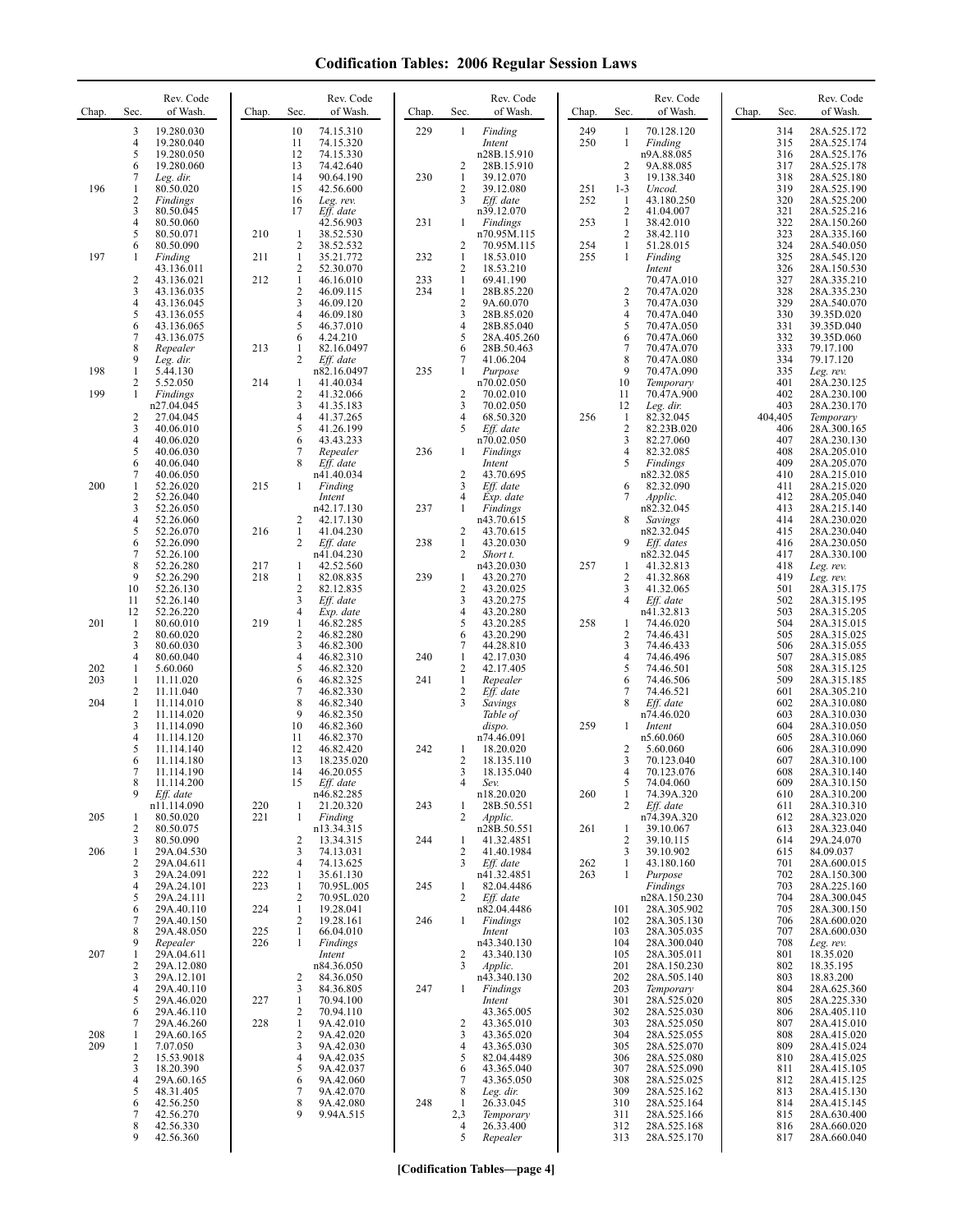| Chap.      | Sec.                                     | Rev. Code<br>of Wash.                                                   | Chap.      | Sec.                                     | Rev. Code<br>of Wash.                                              | Chap.             | Sec.                                                             | Rev. Code<br>of Wash.                                              | Chap. | Sec.                                            | Rev. Code<br>of Wash.                                              | Chap.      | Sec.                                          | Rev. Code<br>of Wash.                                              |
|------------|------------------------------------------|-------------------------------------------------------------------------|------------|------------------------------------------|--------------------------------------------------------------------|-------------------|------------------------------------------------------------------|--------------------------------------------------------------------|-------|-------------------------------------------------|--------------------------------------------------------------------|------------|-----------------------------------------------|--------------------------------------------------------------------|
|            | 818<br>819<br>820<br>821                 | 28A.690.020<br>28A.300.050<br>28A.625.370<br>28A.625.380                | 266        | 1<br>$\overline{2}$                      | 43.215.906<br>74.13.031<br>Constr.<br>n74.13.031                   |                   | 3<br>4<br>5<br>6                                                 | Temporary<br>90.46.010<br>90.46.030<br>90.46.040                   |       | $\overline{c}$<br>3<br>$\overline{4}$<br>5      | 82.04.261<br>76.09.405<br>34.05.030<br>82.04.230                   | 308        | 9<br>10<br>11<br>1                            | 70.14.140<br>n70.14.080<br>n70.14.080<br>Intent                    |
|            | 822<br>823<br>824<br>825<br>826          | 28A.625.390<br>28B.10.710<br>28B.35.120<br>28B.40.120<br>43.43.832      | 267        | 3<br>4<br>1<br>2                         | n74.13.031<br>n74.13.031<br>Findings<br>Intent<br>Temporary        |                   | 7<br>8<br>9<br>10<br>11                                          | 90.46.042<br>90.46.044<br>90.46.080<br>90.46.090<br>90.46.100      |       | 6<br>7<br>8<br>9<br>10                          | 82.04.280<br>82.04.280<br>82.04.440<br>82.32.630<br>82.32.590      | 309        | $\overline{c}$<br>3<br>$\mathbf{1}$<br>2<br>3 | 41.05.053<br>28B.50.4894<br>41.37.005<br>41.37.010<br>41.04.270    |
|            | 827<br>828<br>829<br>901                 | 43.43.840<br>43.43.845<br>72.40.028<br>28A.600.010                      | 268<br>269 | 1<br>$\mathbf{1}$<br>2                   | 7.68.020<br>Finding<br>n28A.155.065<br>28A.155.065                 | 280<br>281        | 12<br>$\mathbf{1}$<br>1                                          | n90.46.010<br>36.22.140<br>Finding<br>Intent                       |       | 11<br>12<br>13                                  | 82.32.600<br>Uncod.<br>Eff. dates<br>Contingent                    |            | 4<br>5<br>6                                   | 41.04.278<br>41.04.393<br>Eff. date<br>n41.37.005                  |
|            | 902<br>903<br>904<br>905<br>906          | 28A.405.466<br>28A.225.280<br>28A.600.200<br>28A.600.205<br>28A.160.210 | 270        | 3<br>$\overline{4}$<br>1<br>$\mathbf{2}$ | 28A.155.070<br>Eff. date<br>n28A.155.070<br>46.61.021<br>46.63.060 |                   | 2<br>3                                                           | n84.36.110<br>84.36.110<br>Contingent<br>Eff. date<br>n84.36.110   |       | 14                                              | Eff. date<br>n82.04.261<br>Contingent<br>Exp. date<br>n82.04.280   | 310<br>311 | 1<br>1<br>2,3<br>4                            | 82.04.4251<br>Findings<br>n36.120.020<br>Temporary<br>36.120.020   |
|            | 907<br>908<br>909<br>910                 | 28A.160.100<br>28A.210.070<br>28A.210.120<br>28A.210.160                |            | 3<br>4<br>5<br>6                         | 46.64.015<br>46.64.025<br>7.80.070<br>7.80.160                     | 282<br>283        | 1<br>1<br>$\overline{2}$<br>3                                    | 71.09.098<br>60.08.080<br>60.08.085<br>60.10.030                   | 301   | 1<br>$\overline{2}$<br>3<br>4                   | 82.04.540<br>82.08.010<br>82.12.010<br>82.32.710                   |            | 5<br>6<br>$\tau$<br>8                         | 36.120.030<br>36.120.040<br>36.120.045<br>36.120.070               |
|            | 911<br>912<br>913<br>914<br>915          | 28A.210.320<br>28A.335.100<br>28A.335.120<br>28A.320.240<br>28A.155.060 |            | 7<br>8<br>9<br>10<br>11                  | 7.84.050<br>18.27.240<br>18.106.190<br>20.01.482<br>43.63B.140     | 284               | 4<br>5<br>1                                                      | 60.10.040<br>Eff. date<br>n60.08.080<br>Purpose<br>48.135.005      |       | 5<br>6<br>$\overline{7}$<br>8<br>9              | 82.80.050<br>35.102.160<br>35.102.040<br>82.02.240<br>n82.32.710   |            | 9<br>10<br>11<br>12<br>13                     | 29A.36.071<br>36.120.080<br>36.120.110<br>81.112.030<br>36.120.050 |
|            | 916<br>917<br>1001<br>1002               | 28A.600.130<br>28A.650.015<br>n28A.150.230<br>Eff. date<br>n28A.230.130 | 271<br>272 | 12<br>13<br>-1<br>$\mathbf{1}$<br>2      | 81.112.230<br>Repealer<br>9.94A.411<br>35.102.150<br>Eff. date     |                   | 2<br>3<br>4<br>5<br>6                                            | 48.135.010<br>48.135.020<br>48.135.030<br>48.135.040<br>48.135.050 | 302   | 10<br>1<br>$\overline{2}$<br>3                  | Eff. date<br>n82.32.710<br>66.24.170<br>66.24.240<br>66.24.244     |            | 14<br>15<br>16<br>17<br>18                    | 81.100.080<br>81.100.060<br>82.14.0455<br>82.14.430<br>82.80.120   |
| 264<br>265 | 1<br>$\overline{\mathbf{c}}$<br>3<br>101 | 70.47.170<br>74.09.053<br>Vetoed<br>Finding                             | 273<br>274 | 1,2<br>3<br>$\mathbf{1}$                 | n35.102.150<br>Temporary<br>Eff. date<br>48.110.010                |                   | 7<br>8<br>9<br>10                                                | 48.135.060<br>48.135.070<br>48.135.007<br>48.135.080               |       | $\overline{4}$<br>5<br>6<br>$\overline{7}$      | 66.24.206<br>66.24.210<br>66.24.270<br>66.24.290                   |            | 19<br>20<br>21<br>22                          | 47.56.076<br>47.56.0761<br>43.79A.040<br>43.84.092                 |
|            | 102<br>103<br>104                        | Purpose<br>43.215.005<br>43.215.010<br>43.215.020<br>43.215.030         |            | 2<br>3<br>4<br>5<br>6                    | 48.110.015<br>48.110.020<br>48.110.030<br>48.110.040<br>48.110.050 |                   | 11<br>12<br>13<br>14<br>15                                       | 48.135.090<br>48.135.100<br>48.135.110<br>48.50.070<br>48.50.075   |       | 8<br>9<br>10<br>11<br>12                        | 66.28.070<br>66.28.180<br>66.28.180<br>42.17.310<br>42.56.270      |            | 23<br>24<br>25<br>26<br>27                    | 43.84.092<br>36.73.015<br>36.73.020<br>47.01.380<br>47.01.390      |
|            | 105<br>106<br>107<br>108<br>109          | 43.215.040<br>43.215.050<br>43.215.060<br>43.215.070<br>43.215.080      |            | 7<br>8<br>9<br>10<br>11                  | 48.110.060<br>48.110.070<br>48.110.080<br>48.110.090<br>48.110.100 |                   | 16<br>17<br>18<br>19                                             | 10.93.020<br>42.56.400<br>Vetoed<br>Sev.<br>48.135.900             |       | 13<br>14<br>15                                  | Temporary<br>Exp. date<br>n66.28.180<br>Eff. date<br>n66.28.180    |            | 28<br>29<br>30<br>31                          | 47.01.400<br>36.120.210<br>Exp. date<br>n43.84.092<br>Eff. date    |
|            | 110<br>111<br>112<br>113<br>201          | 41.06.097<br>43.17.010<br>43.17.020<br>42.17.2401<br>41.04.385          |            | 12<br>13<br>14<br>15<br>16               | 48.110.110<br>48.110.120<br>48.110.130<br>48.110.140<br>48.110.900 | 285               | 20<br>21<br>$\mathbf{1}$                                         | Leg. dir.<br>Eff. date<br>48.135.901<br>Intent<br>n36.70A.130      | 303   | 16<br>1<br>2                                    | Eff. date<br>n66.24.170<br>71A.12.200<br>Applic.                   | 312        | 1<br>2<br>3                                   | n43.84.092<br>82.45.180<br>82.45.210<br>Sev.                       |
|            | 202<br>203<br>204<br>205                 | 74.13.085<br>74.13.0902<br>74.13.0903<br>43.215.505                     |            | 17<br>18<br>19<br>20                     | 48.110.055<br>48.110.075<br>48.110.033<br>48.110.073               | 286<br>287<br>288 | 2<br>1<br>1<br>1                                                 | 36.70A.130<br>84.56.075<br>16.52.117<br>63.14.043                  |       | 3<br>4<br>5<br>6                                | 71A.12.210<br>71A.12.220<br>71A.12.230<br>71A.12.240<br>71A.12.250 | 313        | 4<br>1<br>2                                   | n82.45.210<br>Eff. date<br>n82.45.210<br>Vetoed<br>9.95.420        |
|            | 206<br>207<br>208<br>209<br>210          | 43.215.510<br>43.215.540<br>74.12.340<br>74.08A.340<br>43.215.405       |            | 21<br>22<br>23                           | Applic.<br>48.110.902<br>Sev.<br>48.110.903<br>Repealer            | 289<br>290        | $\mathbf{1}$<br>2<br>1<br>2                                      | 46.70.180<br>Applic.<br>n46.70.180<br>n9.46.240<br>9.46.240        |       | $\overline{7}$<br>8<br>9<br>10<br>11            | 71A.12.260<br>71A.12.270<br>71A.12.280<br>71.09.020<br>71.09.060   | 314<br>315 | 3<br>1<br>2<br>1                              | Vetoed<br>Finding<br>n43.330.260<br>43.330.260<br>Intent           |
|            | 211<br>212<br>301<br>302<br>303          | 43.215.410<br>43.63A.066<br>43.215.200<br>43.215.210                    | 275        | 24<br>-1<br>2                            | Eff. date<br>48.110.904<br>84.38.100<br>Applic.<br>n84.38.100      | 291<br>292        | 3<br>1<br>$\overline{2}$<br>3<br>1                               | 67.70.040<br>9.45.270<br>46.12.101<br>46.12.102<br>46.20.037       | 304   | 12<br>-1<br>2                                   | Leg. dir.<br>Finding<br>Intent<br>n13.40.462<br>13.40.462          |            | 2<br>3<br>4                                   | n42.17.390<br>42.17.390<br>42.17.395<br>Sev.<br>n42.17.390         |
|            | 304<br>305<br>306<br>307                 | 43.215.220<br>43.215.230<br>43.215.240<br>43.215.250<br>43.215.260      | 276        | 3<br>1<br>$\sqrt{2}$                     | Finding<br>n84.38.100<br>70.148.020<br>70.148.050                  | 293<br>294        | $\mathbf{1}$<br>$\overline{c}$<br>$\mathbf{1}$<br>$\overline{2}$ | Uncod.<br>Exp. date<br>43.43.700<br>43.43.705                      |       | 3<br>4<br>5<br>6                                | 13.40.464<br>13.40.466<br>43.155.0351<br>13.40.468                 | 316        | 1<br>2<br>3<br>4                              | 88.46.165<br>88.46.167<br>88.46.073<br>88.46.068                   |
|            | 308<br>309<br>310<br>311<br>312          | 43.215.270<br>43.215.280<br>43.215.290<br>43.215.300<br>43.215.310      | 277        | 3<br>$\overline{4}$<br>5<br>6<br>1       | 70.148.900<br>70.149.900<br>82.23A.902<br>Repealer<br>9A.56.340    |                   | 3<br>4<br>5<br>6<br>7                                            | 43.43.715<br>43.43.725<br>43.43.730<br>43.43.735<br>43.43.740      | 305   | 7<br>8<br>9<br>-1                               | Contingency<br>n13.40.462<br>Eff. date<br>n13.40.462<br>84.36.030  | 317        | 5<br>1<br>2                                   | Sev.<br>n88.46.167<br>Findings<br>43.15.005<br>Leg. dir.           |
|            | 313<br>314<br>315<br>401<br>402          | 43.215.320<br>43.215.330<br>43.215.340<br>74.15.020<br>74.15.030        |            | 2<br>3<br>4<br>5<br>6                    | 9A.56.350<br>9A.56.360<br>9A.56.010<br>9A.82.010<br>9.94A.515      | 295<br>296        | 8<br>1<br>$\overline{2}$<br>3<br>$\mathbf{1}$                    | 43.43.810<br>Intent<br>Temporary<br>Exp. date<br>59.21.030         | 306   | $\overline{2}$<br>3<br>$\overline{4}$<br>1<br>2 | 84.36.031<br>84.36.037<br>84.36.810<br>46.37.010<br>46.37.070      | 318        | 3<br>4<br>5<br>1<br>2                         | 43.15.010<br>43.15.020<br>Leg. rev.<br>82.44.035<br>81.100.060     |
|            | 403<br>404<br>501-506<br>507             | 74.15.100<br>74.15.130<br>Temporary<br>43.215.907                       | 278        | 1<br>2                                   | Findings<br>Intent<br>n48.14.080<br>48.14.080                      |                   | $\overline{c}$<br>3<br>4                                         | 59.20.060<br>Temporary<br>Applic.<br>n59.20.060                    | 307   | 3<br>$\overline{4}$<br>-1<br>$\overline{2}$     | 46.37.200<br>46.37.390<br>70.14.080<br>70.14.090                   |            | 3<br>4<br>5<br>6                              | 82.44.060<br>82.80.130<br>82.44.065<br>82.44.090                   |
|            | 601<br>602<br>603<br>604                 | Leg. rev.<br>43.215.904<br>Leg. dir.<br>Eff. date<br>43.215.905         | 279        | 3<br>4<br>1                              | Applic.<br>n48.14.080<br>Eff. date<br>n48.14.080<br>90.46.015      | 297<br>298<br>299 | 1<br>$\overline{2}$<br>1<br>1<br>2                               | 46.44.105<br>Temporary<br>82.14.390<br>41.05.006<br>41.05.065      |       | 3<br>$\overline{4}$<br>5<br>6<br>7              | 70.14.100<br>70.14.110<br>70.14.120<br>Vetoed<br>70.14.130         | 319        | 7<br>8<br>9<br>10<br>1                        | 82.44.100<br>82.44.120<br>82.44.135<br>Repealer<br>84.36.805       |
|            | 605                                      | Sev.                                                                    |            | 2                                        | 90.46.050                                                          | 300               | $\mathbf{1}$                                                     | 82.04.260                                                          |       | 8                                               | 41.05.013                                                          |            |                                               |                                                                    |

**[Codification Tables—page 5]**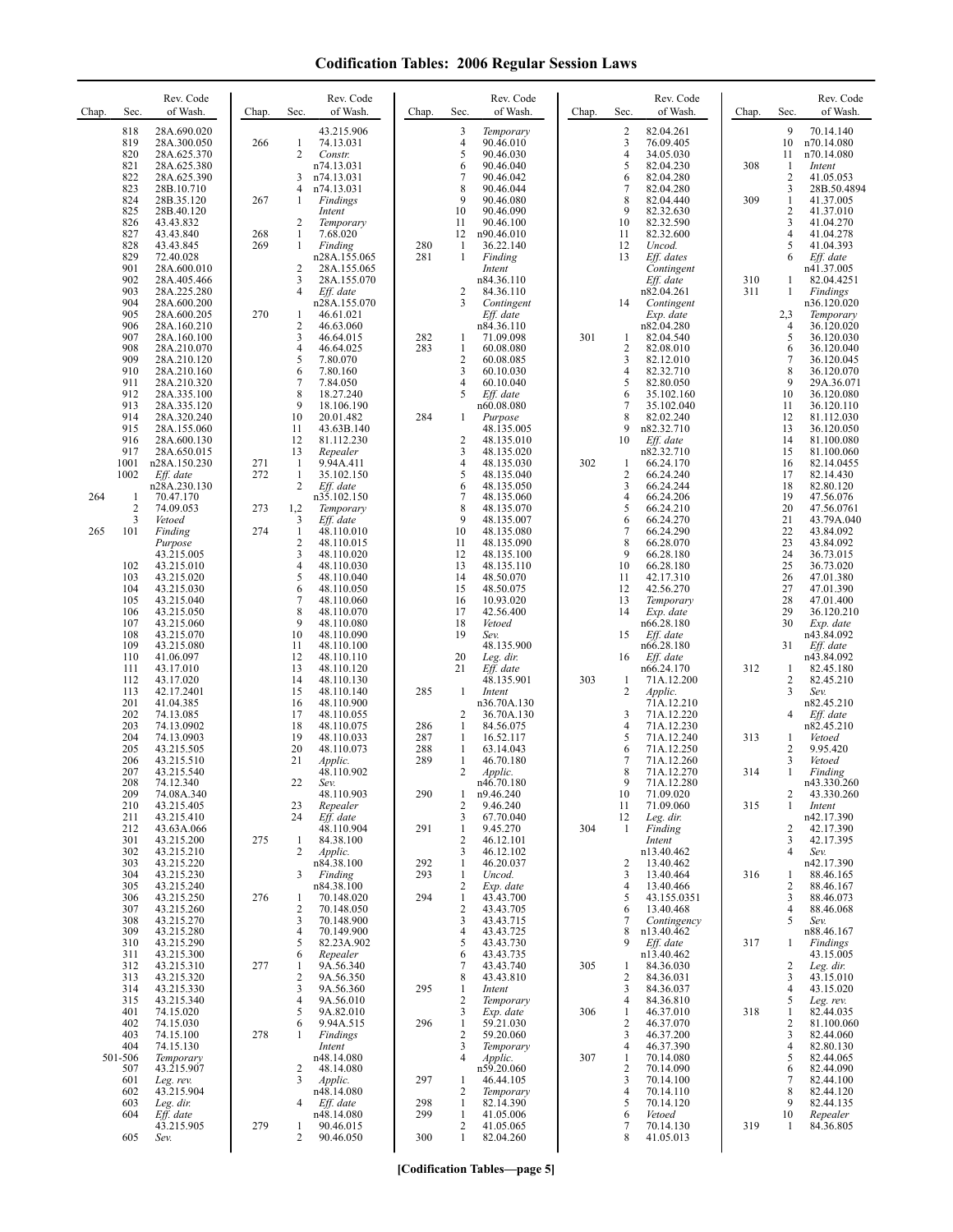| Chap.             | Sec.                                             | Rev. Code<br>of Wash.                                                            | Chap.      | Rev. Code<br>of Wash.<br>Sec.                                                                        | Chap.<br>Sec.                              | Rev. Code<br>of Wash.                                                      | Chap. | Sec.                               | Rev. Code<br>of Wash.                                                           | Chap.             | Sec.                               | Rev. Code<br>of Wash.                                                  |
|-------------------|--------------------------------------------------|----------------------------------------------------------------------------------|------------|------------------------------------------------------------------------------------------------------|--------------------------------------------|----------------------------------------------------------------------------|-------|------------------------------------|---------------------------------------------------------------------------------|-------------------|------------------------------------|------------------------------------------------------------------------|
| 320               | 1<br>$\overline{\mathbf{c}}$<br>3<br>4<br>5<br>6 | 29A.08.835<br>29A.08.010<br>29A.08.112<br>29A.08.810<br>29A.08.820<br>29A.08.840 | 333        | 8<br>36.57A.220<br>9<br>36.54.130<br>10<br>36.54.050<br>11<br>81.84.020<br>101<br>Finding<br>Purpose | 7<br>8<br>9<br>10<br>11<br>12              | 46.68.310<br>46.68.320<br>46.17.010<br>43.84.092<br>43.84.092<br>46.68.080 |       | 5<br>6<br>7<br>8<br>9<br>10        | 43.60A.170<br>43.60A.175<br>43.60A.180<br>43.60A.185<br>70.47.060<br>43.131.405 | 350<br>351<br>352 | 1<br>$\overline{c}$<br>3<br>1<br>1 | 41.26.100<br>Vetoed<br>Eff. date<br>n41.26.100<br>41.26.048<br>Finding |
| 321               | 7<br>8<br>9<br>1                                 | 29A.08.850<br>29A.40.140<br>Repealer<br>39.04.300                                |            | Intent<br>n71.24.016<br>102<br>71.24.016<br>103<br>71.24.370                                         | 13<br>14                                   | Exp. date<br>n43.84.092<br>Eff. date<br>n43.84.092                         | 344   | 11<br>12<br>1<br>$\overline{2}$    | 43.131.406<br>Leg. dir.<br>29A.04.311<br>29A.04.321                             | 353               | $\overline{c}$<br>3<br>1           | Temporary<br>Short t.<br>Findings<br>n74.13.650                        |
| 322               | $\overline{c}$<br>3<br>1                         | 39.04.320<br>39.04.340<br>70.44.040                                              |            | 104<br>71.24.025<br>105<br>71.24.045<br>106<br>71.24.300                                             | 15<br>16                                   | Applic.<br>n46.68.035<br>Eff. date                                         |       | 3<br>$\overline{4}$<br>5           | 29A.04.330<br>29A.20.121<br>29A.24.040                                          |                   | 2<br>3<br>4                        | 74.13.650<br>74.13.660<br>Temporary                                    |
| 323               | 1<br>$\overline{\mathbf{c}}$<br>3                | Findings<br>Intent<br>82.04.4338<br>82.08.815                                    |            | 107<br>71.24.310<br>201<br>71.24.035<br>202<br>71.24.320<br>203<br>71.24.330                         | 338<br>$\mathbf{1}$                        | n46.68.310<br><b>Findings</b><br>Intent<br>n19.112.110                     |       | 6<br>$\overline{7}$<br>8<br>9      | 29A.24.050<br>29A.24.171<br>29A.24.181<br>29A.24.191                            | 354               | 5<br>1<br>2<br>3                   | Vetoed<br>82.04.4268<br>82.04.4269<br>82.04.4266                       |
|                   | 4<br>5<br>6                                      | 82.12.815<br>82.08.825<br>82.12.825                                              |            | 204<br>72.23.025<br>301<br>71.05.026<br>302<br>71.05.230                                             | 2<br>3<br>4                                | 19.112.110<br>19.112.120<br>19.112.130                                     |       | 10<br>11<br>12                     | 29A.24.211<br>29A.28.021<br>29A.28.041                                          |                   | 4<br>5<br>6                        | 82.04.260<br>82.32.610<br>82.74.010                                    |
| 324               | 1<br>2                                           | 47.04.270<br>47.32.120                                                           |            | 303<br>71.05.300<br>304<br>71.05.320                                                                 | 5<br>6                                     | 42.56.270<br>19.112.060                                                    |       | 13<br>14                           | 29A.40.070<br>29A.52.011                                                        |                   | 7<br>8                             | 82.74.030<br>82.74.040                                                 |
| 325<br>326<br>327 | 1<br>1<br>1                                      | 25.15.303<br>46.16.240<br>46.20.270                                              |            | 401<br>Repealer<br>402<br>Sev.<br>n71.24.016                                                         | 7<br>8<br>9                                | 19.112.140<br>19.112.020<br>19.112.150                                     |       | 15<br>16<br>17                     | 29A.56.030<br>29A.60.190<br>29A.60.190                                          |                   | 9<br>10<br>11                      | 82.74.050<br>82.08.820<br>82.08.820                                    |
|                   | $\overline{c}$<br>3<br>4<br>5                    | 46.25.010<br>46.25.050<br>46.25.090<br>46.25.120                                 | 334        | 403<br>n71.24.016<br>404<br>Eff. dates<br>n71.24.016<br>47.01.051<br>1                               | 10<br>11<br>12<br>13                       | 43.19.642<br>19.112.160<br>43.19.646<br>19.112.170                         |       | 18<br>19<br>20<br>21               | 27.12.355<br>27.12.370<br>35.02.086<br>35.06.070                                |                   | 12<br>13<br>14,15<br>16            | 82.08.820<br>82.12.820<br>Vetoed<br>82.32.600                          |
| 328               | 6<br>7<br>1                                      | 46.52.101<br>46.63.070<br>43.110.080                                             |            | $\overline{2}$<br>47.01.061<br>3<br>47.01.071<br>$\overline{4}$<br>47.01.075                         | 14<br>15<br>16                             | 19.112.180<br>19.112.010<br>Eff. date                                      |       | 22<br>23<br>24                     | 35.13.1821<br>35.13.480<br>35.61.360                                            |                   | 17<br>18                           | 82.32.590<br>Eff. dates<br>n82.04.4268                                 |
|                   | $\overline{c}$<br>3<br>4                         | 43.110.090<br>Vetoed<br>Temporary                                                |            | 5<br>47.01.091<br>6<br>47.01.101<br>7<br>47.01.280                                                   | 17                                         | 19.112.903<br>Sev.<br>19.112.904                                           |       | 25<br>26<br>27                     | 35A.14.299<br>35A.14.470<br>36.24.190                                           |                   | 19<br>20                           | Exp. date<br>n82.08.820<br>Exp. date                                   |
| 329               | 1<br>$\overline{c}$                              | 70.94.524<br>70.94.527                                                           |            | 8<br>47.05.021<br>9<br>36.57A.191                                                                    | 339<br>101<br>102                          | 70.96A.325<br>72.09.660                                                    |       | 28<br>29                           | 36.93.030<br>42.12.040                                                          | 355               | 1                                  | n82.08.820<br>Finding                                                  |
|                   | 3<br>4<br>5                                      | 70.94.555<br>70.94.528<br>70.94.531                                              |            | 10<br>36.78.121<br>11<br>36.79.120<br>12<br>36.79.130                                                | 103<br>104,105                             | Intent<br>n74.34.020<br>Temporary                                          |       | 30<br>31<br>32                     | 42.17.080<br>42.17.710<br>52.02.080                                             |                   | 2<br>3                             | n4.24.680<br>4.24.680<br>4.24.700                                      |
|                   | 6<br>7                                           | 70.94.534<br>70.94.537                                                           |            | 13<br>36.120.020<br>14<br>43.10.101                                                                  | 106<br>107                                 | 2.28.170<br>26.44.020                                                      |       | 33<br>34                           | 52.04.056<br>52.04.071                                                          |                   | 4                                  | Sev.<br>n4.24.680                                                      |
|                   | 8<br>9<br>10                                     | 70.94.541<br>70.94.544<br>70.94.547                                              |            | 15<br>46.44.042<br>16<br>46.44.080<br>17<br>46.44.090                                                | 108<br>109<br>110-113                      | 26.44.020<br>74.34.020<br>Temporary                                        |       | 35<br>36<br>37                     | 53.04.110<br>54.08.010<br>54.08.070                                             | 356               | 1<br>2                             | 41.04.680<br>Eff. date<br>n41.04.680                                   |
| 330               | 11<br>1                                          | 70.94.551<br>15.89.010                                                           |            | 18<br>46.44.092<br>19<br>46.44.096                                                                   | 201<br>202                                 | 64.44.010<br>64.44.020                                                     |       | 38<br>39                           | 57.04.050<br>70.44.235                                                          | 357               | 1<br>$\overline{c}$                | Findings<br>46.16.381                                                  |
|                   | $\overline{\mathbf{c}}$<br>3<br>4                | 15.89.020<br>15.89.025<br>15.89.030                                              |            | 20<br>46.61.450<br>21<br>46.68.113<br>22<br>47.28.010                                                | 203<br>204<br>205                          | 64.44.030<br>64.44.040<br>64.44.050                                        |       | 40<br>41                           | Repealer<br>Eff. date<br>n29A.04.311                                            | 358               | 1<br>$\overline{c}$<br>3           | 19.94.175<br>19.94.175<br>15.80.450                                    |
|                   | 5<br>6                                           | 15.89.040<br>15.89.050                                                           |            | 23<br>47.28.170<br>24<br>47.38.060                                                                   | 206<br>207                                 | 64.44.060<br>64.44.070                                                     |       | 42                                 | Exp. date<br>n29A.60.190                                                        |                   | $\overline{4}$<br>5                | 15.80.490<br>19.94.2582                                                |
|                   | 7<br>8<br>9                                      | 15.89.060<br>15.89.070<br>15.89.073                                              |            | 25<br>47.52.133<br>26<br>47.52.145<br>27<br>47.52.210                                                | 208<br>209,210<br>301                      | 64.44.075<br>Temporary<br>9.94A.533                                        | 345   | 43<br>1<br>$\overline{c}$          | n29A.60.190<br>41.26.510<br>Uncod.                                              |                   | 6,7<br>8                           | Temporary<br>Eff. dates<br>n19.94.175                                  |
|                   | 10<br>11                                         | 15.89.075<br>15.89.080                                                           |            | 28<br>81.112.086<br>29<br>36.56.121                                                                  | 302<br>303                                 | 9.94A.660<br>9.94A.500                                                     | 346   | 3<br>1                             | n41.26.510<br>80.01.010                                                         |                   | 9                                  | Exp. date<br>n19.94.175                                                |
|                   | 12<br>13<br>14                                   | 15.89.090<br>15.89.100<br>15.89.110                                              |            | 30<br>36.57A.070<br>31<br>47.10.861<br>32<br>47.10.862                                               | 304,305<br>401<br>402                      | Temporary<br>n74.34.020<br>Contingency                                     |       | 2<br>3<br>$\overline{4}$           | 80.01.030<br>80.01.035<br>80.01.050                                             | 359<br>360        | 1<br>2                             | 66.24.010<br>11.104A.040<br>11.104A.050                                |
|                   | 15<br>16                                         | 15.89.120<br>15.89.130                                                           |            | 33<br>47.10.843<br>34<br>47.10.844                                                                   | 403                                        | Exp. date<br>n26.44.020                                                    | 347   | 5<br>1                             | 80.01.060<br>80.36.100                                                          |                   | 3<br>4                             | 11.108.010<br>11.108.070                                               |
|                   | 17<br>18<br>19                                   | 15.89.140<br>15.89.150<br>15.89.160                                              |            | 35<br>47.10.834<br>47.10.835<br>36<br>37<br>47.10.819                                                | 404<br>340<br>-1                           | Eff. date<br>n26.44.020<br>Intent                                          |       | $\overline{c}$<br>3<br>4           | 80.36.110<br>80.36.320<br>80.36.330                                             |                   | 5<br>6<br>7                        | 11.108.025<br>11.108.060<br>11.108.900                                 |
|                   | 20<br>21                                         | 15.89.170<br>Constr.                                                             |            | 38<br>47.10.820<br>47.02.120<br>39                                                                   | $\overline{c}$                             | 43.92.900<br>43.92.010                                                     |       | 5<br>6                             | 80.36.333<br>80.36.338                                                          |                   | 8<br>9                             | 11.95.070<br>11.24.020                                                 |
|                   | 22<br>23                                         | 15.89.900<br>66.44.800<br>66.12.185                                              |            | 40<br>47.02.140<br>41<br>47.17.132<br>42<br>47.24.010                                                | 3<br>4<br>5                                | 43.92.020<br>43.92.025<br>43.92.040                                        | 348   | -1<br>$\overline{\mathbf{c}}$<br>3 | 42.17.640<br>42.17.645<br>42.17.647                                             |                   | 10<br>11<br>12                     | 11.96A.030<br>11.96A.115<br>11.95.160                                  |
|                   | 24<br>25                                         | 15.04.200<br>42.17.31907                                                         |            | 43.88.030<br>43<br>44<br>47.01.370                                                                   | 6<br>7                                     | 43.92.060<br>43.92.070                                                     |       | 4<br>5                             | 42.17.700<br>42.17.710                                                          |                   | 13<br>14                           | 6.32.250<br>19.36.020                                                  |
|                   | 26<br>27<br>28                                   | 42.56.380<br>43.23.033<br>66.28.010                                              |            | 45<br>47.05.030<br>46<br>47.05.035<br>47<br>47.05.051                                                | 8<br>341<br>$\mathbf{1}$<br>$\overline{2}$ | 43.92.080<br>78.44.085<br>78.44.045                                        |       | 6<br>7                             | 42.17.093<br>Sev.<br>42.17.966                                                  |                   | 15<br>16<br>17                     | 11.62.005<br>11.62.010<br>n11.108.070                                  |
|                   | 29                                               | Sev.<br>15.89.901                                                                |            | 48<br>47.29.010<br>49<br>47.29.280                                                                   | 3<br>4                                     | 78.44.087<br>78.44.350                                                     | 349   | 1                                  | Finding<br>n43.185.130                                                          |                   | 18                                 | Sev.<br>n11.108.070                                                    |
|                   | 30<br>31<br>32                                   | Leg. dir.<br>Exp. date<br>Eff. date                                              |            | 50<br>47.29.290<br>51<br>Repealer<br>52<br>Eff. date                                                 | 5<br>6<br>7                                | 78.44.360<br>42.56.270<br>Eff. date                                        |       | 2<br>3<br>4                        | Temporary<br>43.185.130<br>43.185A.090                                          | 361               | 1<br>2                             | 82.14.415<br>Sev.<br>n82.14.415                                        |
| 331<br>332        | $\mathbf{1}$<br>1                                | n42.56.380<br>47.36.200<br>47.60.645                                             | 335<br>336 | n47.01.051<br>68.52.210<br>$\mathbf{1}$<br>$\mathbf{1}$<br>82.16.050                                 | 8<br>342<br>1                              | n42.56.270<br>Temporary                                                    |       | 5<br>6<br>7                        | Temporary<br>43.185C.010<br>43.185C.170                                         | 362<br>363        | 1<br>1<br>2                        | 66.24.320<br>43.19.1906                                                |
|                   | 2<br>3                                           | Temporary<br>47.60.658                                                           | 337        | 1<br>46.68.035<br>$\overline{c}$<br>46.16.086                                                        | 2<br>343<br>1                              | Temporary<br>Contingency<br>Findings                                       |       | 8<br>9,10                          | 43.185C.180<br>Vetoed                                                           |                   | 3<br>4-6                           | 43.19.1908<br>43.19.1911<br>Vetoed                                     |
|                   | 4<br>5<br>6<br>7                                 | 47.01.350<br>47.60.662<br>47.01.360<br>36.54.110                                 |            | 3<br>46.16.162<br>$\overline{4}$<br>46.68.135<br>5<br>46.68.290<br>46.68.295<br>6                    | 2<br>3<br>4                                | n43.60A.160<br>43.60A.010<br>43.60A.160<br>43.60A.165                      |       | 11<br>12<br>13<br>14               | 43.185A.100<br>35.82.310<br>Leg. rev.<br>Vetoed                                 | 364<br>365        | 1<br>$\sqrt{2}$<br>1<br>2          | 46.70.011<br>46.70.340<br>41.45.020<br>41.45.150                       |

**[Codification Tables—page 6]**